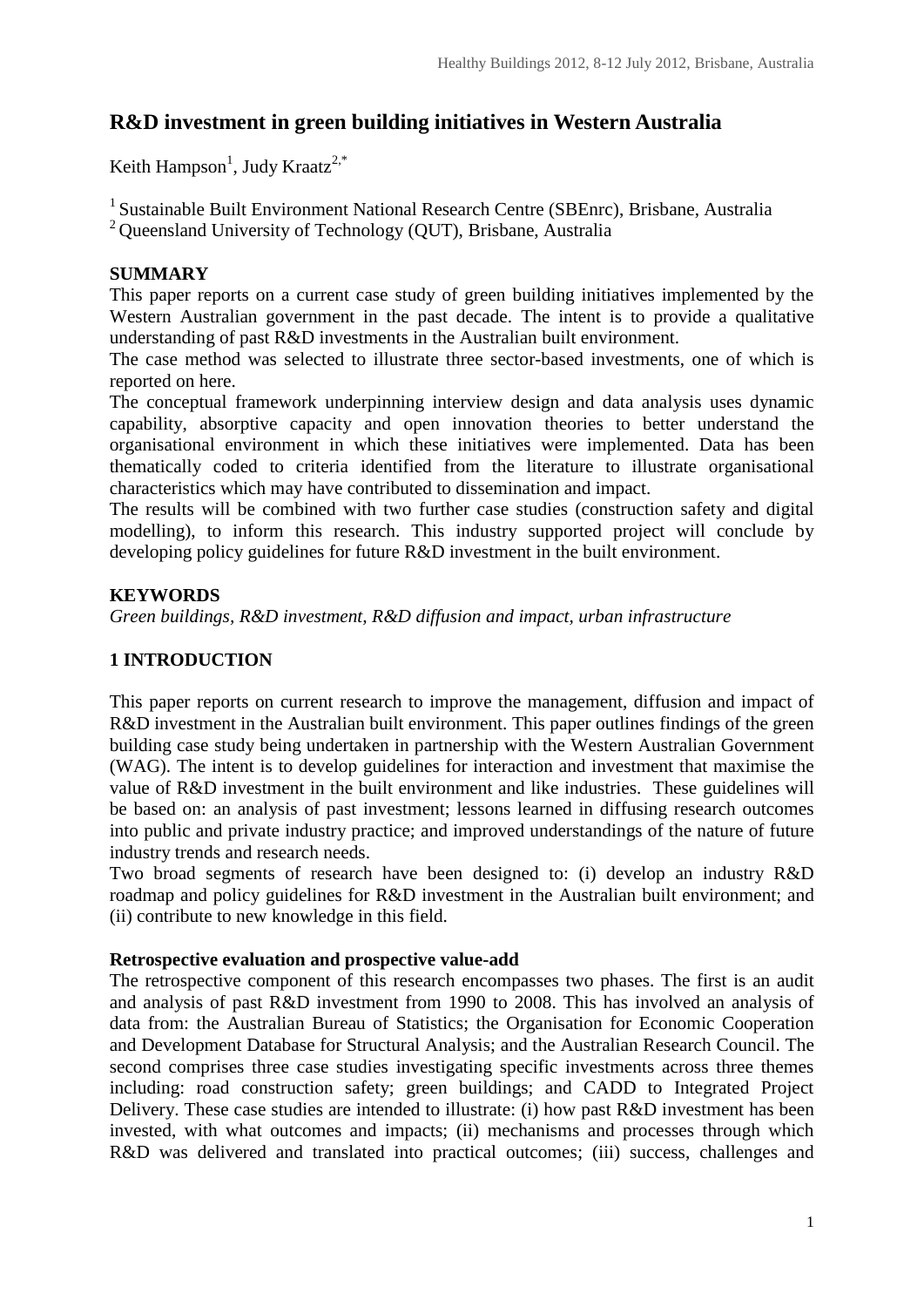lessons learned; (iii) whole-of-industry benefits; and (iv) pathways for success in the R&D provider/industry relationship.

There are two phases of activity in the prospective component being: (i) strategic foresighting using industry roadmapping, semi-formal interviews and focus groups with industry experts and stakeholders; and (ii) developing policies for use by private and public organisations to better leverage future investments. The fundamental premise is that every effort must be made to maximise the end-user value of each dollar of R&D funding to the built environment industry. This efficiency perspective is underpinned by anecdotal evidence (to be informed through this research) that built environment industry research is underfunded and does not receive public research funds befitting the importance that construction and other built environment sectors play in the Australian economy.

#### **The green building case study**

The Western Australian Government has taken a leadership role for a number of decades in developing more environmentally responsive buildings. In the past decade, a number of substantial initiatives have been introduced to green the stock of government buildings and provide broader industry leadership. This case study investigates: the nature of this leadership; drivers for R&D initiatives developed and implemented in the past 10-15 years; influences of R&D from other sectors/disciplines; the nature and extent of collaboration and knowledge exchange; and the dissemination and impact of initiatives

#### **2 RESEARCH METHOD**

Two research questions provide the context for the design of this research:

- (i) What are the success criteria and critical challenges which impact on the diffusion of R&D investment to the Australian built environment?
- (ii) What policy directions and initiatives can be developed to better leverage this R&D investment?

#### **Conceptual framework**

The conceptual framework for this research is built around dynamic capabilities, absorptive capacity and open innovation theory. These concepts have been used to guide the research design in order to provide valuable insights in the policy and guideline development phase of the project.

Teece, Pisano and Shuen (1997) discuss *dynamic capabilities* 'as the firm's ability to integrate, build, and reconfigure internal and external competencies to address rapidly changing environments' (p.516). Criteria for discerning evidence of an organisation's dynamic capabilities have been drawn from several key conceptual papers in this field.

Cohen and Levinthal (1990) introduce the concept of *absorptive capacity* as a 'firm's ability to recognise the value of new, external information, assimilate it, and apply it to commercial ends' (p.128). Zahra and George (2002) discuss four dimensions of this capability being knowledge acquisition, assimilation, transformation and exploitation (p.186). Key criteria which shed light on the absorptive capacity of an organisation have been drawn from these and other key papers in this field.

Chesbrough (2004) defines the *open innovation* paradigm as assuming 'that firms can and should use external as well as internal ideas, and internal and external paths to market, as they look to advance their technology'(p.23), thus increasing the number of possible sources of innovation. Again several key conceptual papers in this field have been drawn upon to establish criteria for thematic coding of interview responses.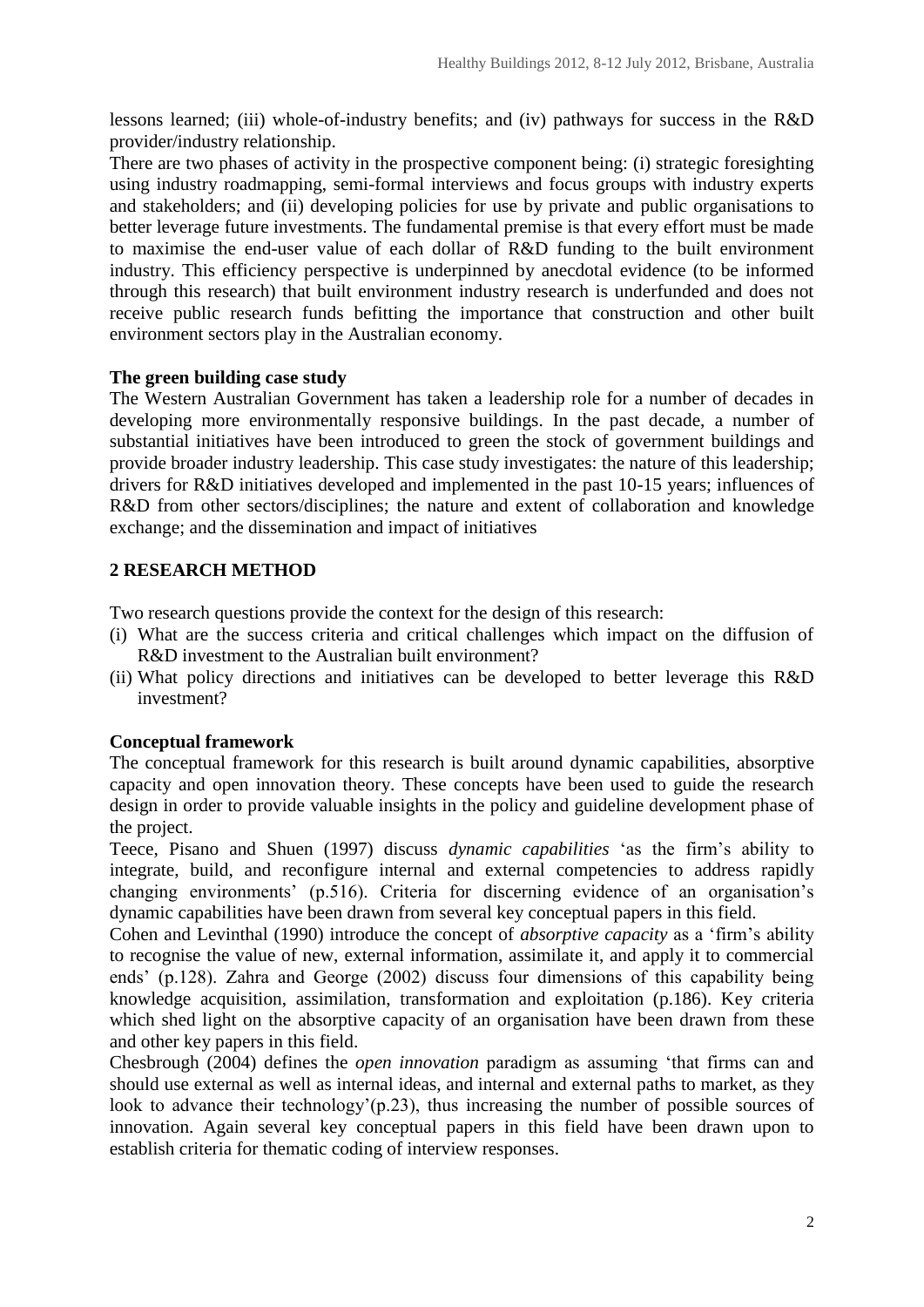### **Data-gathering**

The case study method is being used to undertake illustrative case studies of three initiatives to illustrate the nature of past R&D investment. Multiple sources of information were used to inform this case study including: (i) meetings with agency staff; (ii) documentation including policies, strategies and guidelines; (iii) formal interviews; (iv) academic literature in the field; and (v) industry reports and presentations. Thirteen formal interviews of between 30minutes and 1 hour in duration were undertaken between July and September 2011. Five of the interviewees were employed by WAG including people from executive to agency implementers. Eight people were external to WAG and included suppliers, consultants, researchers, a contractor and an industry association representative. Fourteen structured questions were asked in a formal interview environment to inform the following analysis.

#### **Interview data analysis**

Criteria derived from the conceptual papers have been used to guide the thematic coding used in the data analysis phase. This was a two-step process. Firstly summary tables were developed of interview responses (from notes, observations and transcripts) relating to: (i) issues directly addressed in the interview questions; and (ii) issues raised by interviewees in addressing interview questions which were considered to be of relevance to the theory underpinning this research. Secondly these tables were further analysed from two perspectives:

- (i) The researcher established key themes based on an analysis of the interviewees' responses to each of the questions. This was done to identify drivers, barriers, successes and the like for each of the cases.
- (ii) The researcher grouped responses into characteristics which could be identified with specific aspects of dynamic capabilities, absorptive capacity, and open innovation theory, particularly in relation to evidence and measures.

These thematic groupings were verified (via random sampling) by an alternate independent research team member to ensure the reliability and trustworthiness of the coding.

# **3 RESULTS**

Three components of results have been compiled including: (i) a narrative which brings together information from documentation and interviews to 'tell the story'; (ii) a collation of drivers, implementation activities, impacts and the like, from the direct responses to interview questions (this data is not presented here due to space constraints); and (iii) a compilation of thematically coded responses relevant to the underpinning theories.

#### **The narrative**

A broad cross section of people from within WAG have been identified as responsible for driving and delivering on green building initiatives from 2001 (the time frame for most responses related to post 2001) including: (i) Past Premier Dr Geoff Gallop (2001-2006) through the establishment of the Sustainable Policy Unit in 2002; (ii) staff from across 42 divisions who contributed to the State Sustainability Strategy (2003); (iii) WAG Departments including Works and Housing, Planning and Infrastructure, and Education; and (iv) WAG agencies including LandCorp.

This recent focus has been underpinned by a long-term awareness of such issues (e.g. the publication of *Energy Management in the Design of New Buildings* in 1980. In the past decade several publications have been informing this development (**[Figure 1](#page-3-0)**), many as an outcome of the formation of the Sustainable Policy Unit (supported by a whole-ofgovernment approach) in 2002.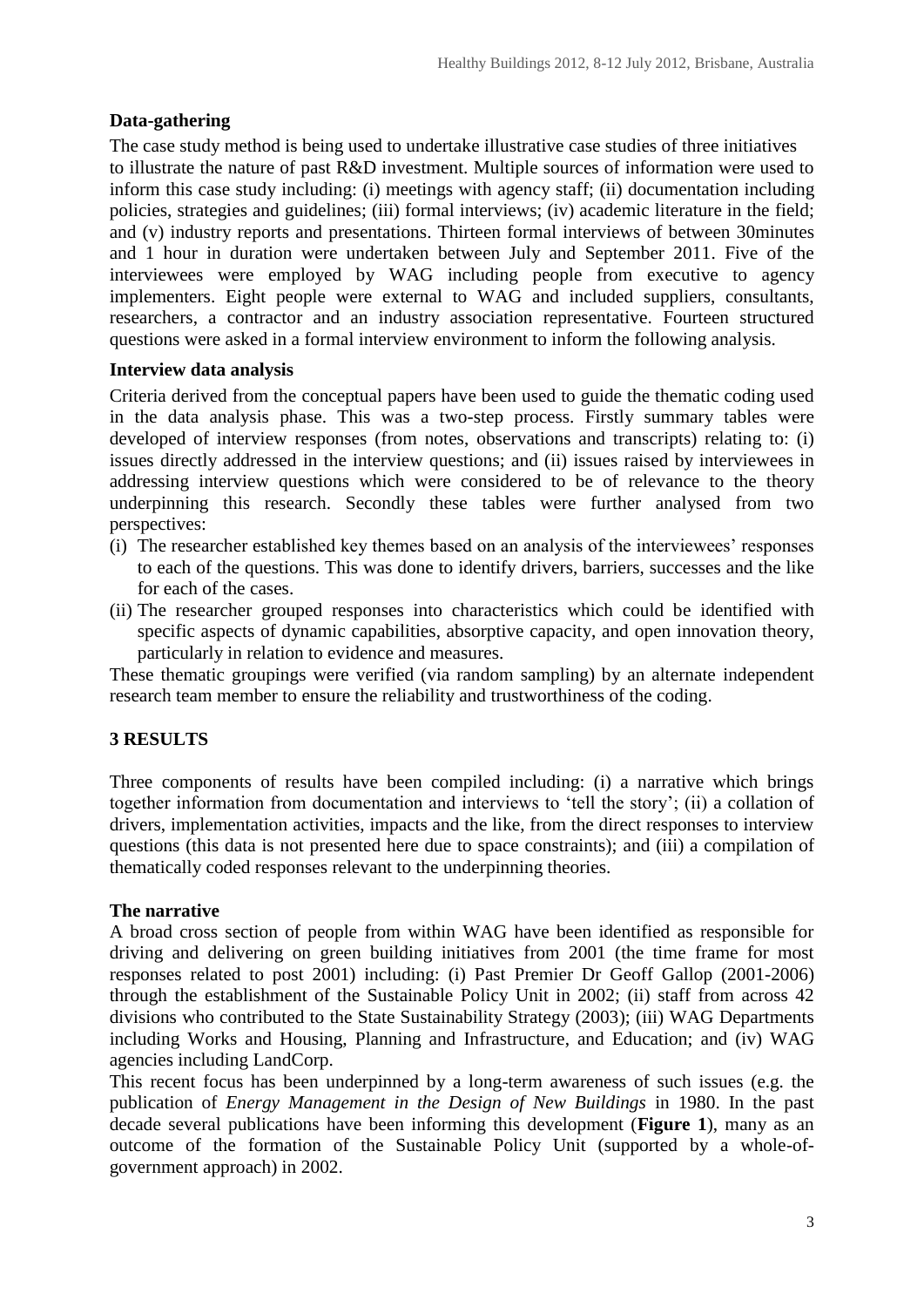

# <span id="page-3-0"></span>**Figure 1 – Green building pathway**

Further drivers were provided by national initiatives including: *National Strategy on Energy Efficiency* (an initiative of the Council of Australian Governments); the *Energy Roundtable*; *Online System for Comprehensive Activity Reporting (OSCAR)*; the Australian Building Codes Board and developments in the environmental and sustainability provisions of the *Building Code of Australia*; and the *Solar Cities program*.

The establishment of *National Australian Built Environment Rating System (NABERS*  formerly known as Australian Building Greenhouse Rating) and *Green Star* rating scheme (in 2003) through the *Green Building Council of Australia* (GBCA) have also provided crucial tools to enable government and industry to quantify outcomes. Through mandating the use of these tools the WA Government also provided a critical lever for achieving enhanced environment (and social) outcomes in the built environment.

Additional leverage has been achieved through the establishment of relationships with external parties. These include: other state and local planning authorities; research institutions; industry and supply chain; and industry associations.

#### **Links to theory derived from interview data**

The following tables (Tables 1-4) are provided as examples of data gathered, and draw upon criteria identified in key literature relevant to dynamic capabilities, absorptive capacity and open innovation used by the research team to code interviewee responses.

For example, in Table 1 the majority of the interviewees (in this case all of them) made comments which researchers considered relevant to product or process development; organisational learning and external R&D engagement; whereas only a minority of the interviewees (in this case only 2 of them) made comments which were considered relevant to IP creation.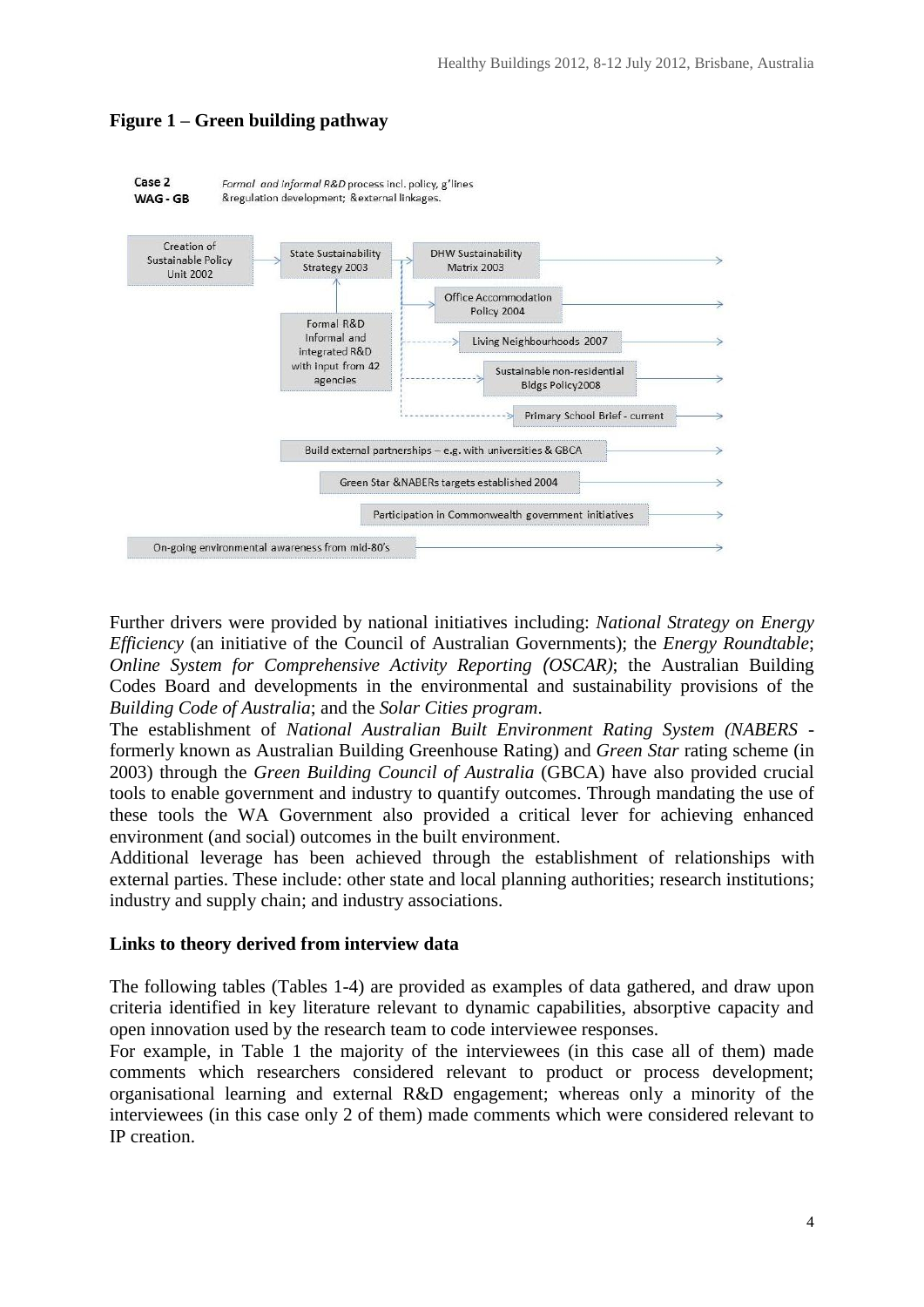| Majority of interviewees                                                                                                                                                        | Product or process development; Organisation learning;            |  |
|---------------------------------------------------------------------------------------------------------------------------------------------------------------------------------|-------------------------------------------------------------------|--|
|                                                                                                                                                                                 | External R&D engagement                                           |  |
| Several interviewees                                                                                                                                                            | Internal R&D engagement; Product or service differentiation; Cost |  |
|                                                                                                                                                                                 | advantage through less waste; Strategic decision making           |  |
| Some interviewees                                                                                                                                                               | Technology transfer; Alliancing; Customer focus                   |  |
| Minority of interviewees                                                                                                                                                        | IP creation; Cost advantage through increased market intelligence |  |
| Majority $-\frac{90\%}{20\%}$ . Several $-\frac{50}{\text{hut}}$ / 80%; Some $-\frac{50\%}{\text{hut}}$ but $\frac{200\%}{\text{hut}}$ . Minority $-\frac{200\%}{\text{hut}}$ . |                                                                   |  |

**Table 1 – Evidence of dynamic capabilities**

Majority =  $>80\%$ ; Several =  $>50$  but < 80%; Some =  $<50\%$  but  $>20\%$ ; Minority =  $<20\%$ 

#### **Table 2 - Evidence of inbound absorptive capacity**

| Majority                                                                                                                                  | Exploitation of knowledge; Assimilation of knowledge into organisation; Transfer |  |
|-------------------------------------------------------------------------------------------------------------------------------------------|----------------------------------------------------------------------------------|--|
|                                                                                                                                           | of knowledge; Knowledge acquisition from external sources; Knowledge             |  |
|                                                                                                                                           | acquisition – internally generated                                               |  |
| $M_{\odot}$ . $M_{\odot}$ , $M_{\odot}$ , $M_{\odot}$ , $M_{\odot}$ , $M_{\odot}$ , $M_{\odot}$ , $M_{\odot}$ , $M_{\odot}$ , $M_{\odot}$ |                                                                                  |  |

Majority =  $>80\%$ ; Several =  $>50$  but < 80%; Some =  $<50\%$  but  $>20\%$ ; Minority =  $<20\%$ 

#### **Table 3 - Features of open innovation**

| Majority | New metrics for assessing innovation capability and performance; Purposive outbound |
|----------|-------------------------------------------------------------------------------------|
|          | flows of knowledge & technology                                                     |
| Several  | Business model focus on converting R&D into commercial value; Abundant              |
|          | underlying knowledge landscape; Rise of innovation intermediaries                   |
| Some     | Equal importance given to external knowledge, in comparison to internal knowledge   |
| None     | Proactive and nuanced role of IP management                                         |
|          |                                                                                     |

Majority =  $>80\%$ ; Several =  $>50$  but < 80%; Some =  $<50\%$  but  $>20\%$ ; Minority =  $<20\%$ 

#### **Table 4 - Nature of open innovation - effectiveness**

| Several        | Financial benefits                                                                |
|----------------|-----------------------------------------------------------------------------------|
| Some           | Less waste; Decreasing risks; Lower costs; Enhancing technological effectiveness; |
|                | Access to new markets; Stimulating growth                                         |
| Minority       | Shorter time to market; Number of innovations; Nonfinancial benefits              |
| .<br>$- - - -$ |                                                                                   |

Majority =  $>80\%$ ; Several =  $>50$  but < 80%; Some =  $<50\%$  but  $>20\%$ ; Minority =  $<20\%$ 

#### **4 DISCUSSION**

Based on an analysis of interview responses, WAG has embedded dynamic capabilities which have facilitated their approach to green building development in that state. These include: the on-going development of new products and processes (such as new policies and guidelines); organisational learning; and engaging with external R&D agencies. This latter capability is further reinforced with evidence of inbound absorptive capacity through the exploitation and transformation and assimilation of knowledge into the organisation. Issues identified from the analysis in relation to identifying measures of absorptive capacity reinforce the effort put into new product development with a focus on cost reduction (for example savings on energy).

In terms of issues relevant to features of open innovation, the majority of interviewees highlighted the availability of new metrics for assessing innovation capability and individuals (i.e. NABERS and Green Star). Purposive outbound flows of knowledge and technology was also important (through both interaction with industry organisations such as the GBCA; and the Building Management and Works/Department of Education's energy monitoring of schools). An abundant underlying knowledge landscapes was also evident from interview responses (such as the 50 PhD's informing the development of the State Sustainability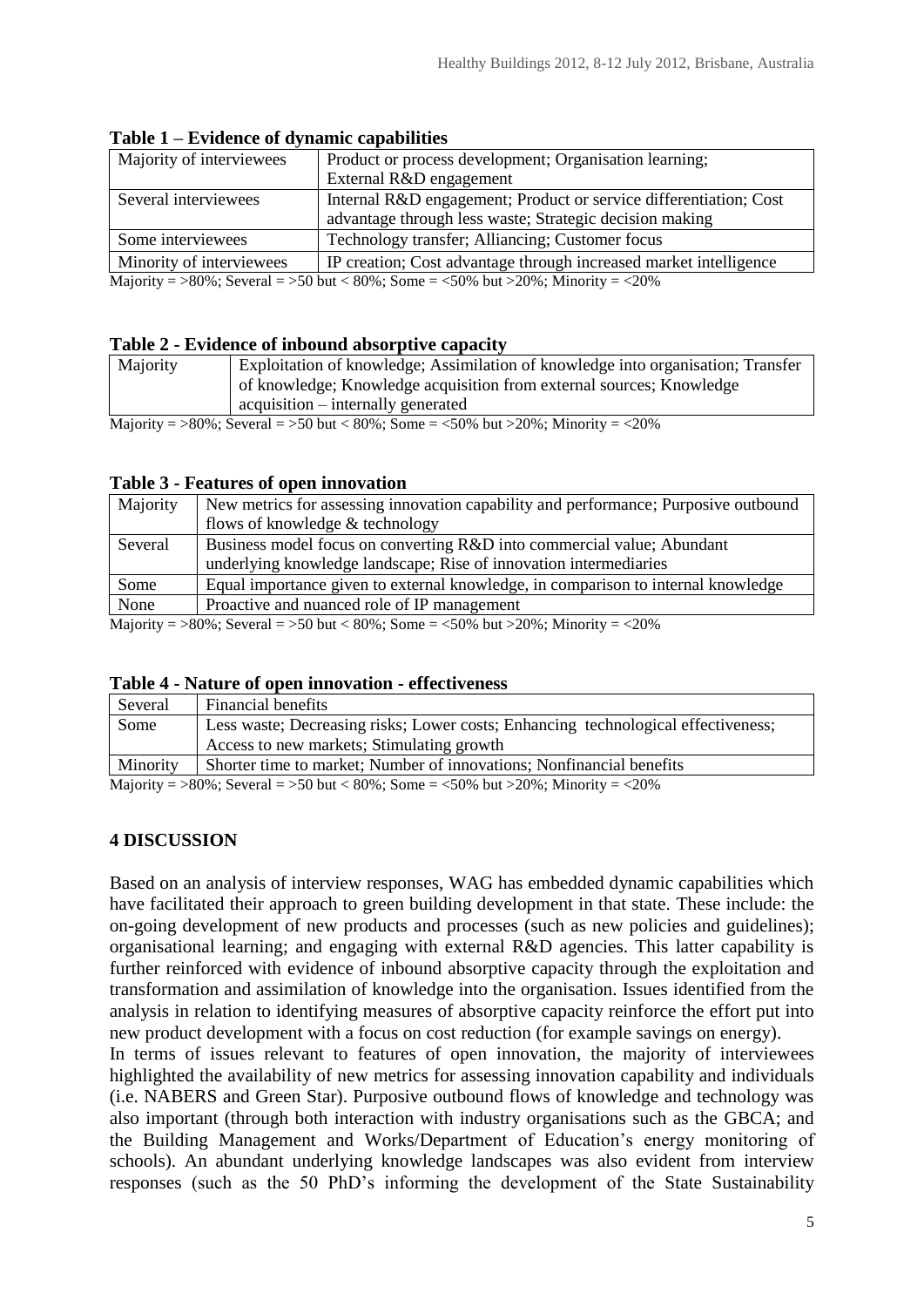Strategy), and a rise in the internal knowledge base, linked to the rise of innovation intermediaries in this field. Regarding the nature of this open innovation, the acquisition and exploitation of knowledge was important, and financial benefits were identified as relevant to the effectiveness of this innovation.

Benefits of construction innovation were coded according to criteria related to environmental pressures, technological capability, knowledge exchange and boundary spanning (such as breaking down departmental silos). The most commonly coded responses across these include: innovation stimulating regulation; government clients with innovative demand; pilot projects; the role of product evaluating institutions; the role of integrated and informal R&D; the creation of knowledge networks; the stimulation of research; and the empowerment of innovation leaders.

Those criteria which were coded in the minority or not at all in relation to dynamic capabilities are IP creation and cost advantage through increased market intelligence. With regards to absorptive capacity these are: technical specialisation; taking advantage of economies of scale; range of staff training; and awareness of competitors' technologies. Open innovation criteria least coded include: proactive and nuance role of IP management; shorter time to market; number of innovations; and non-financial benefits. The least coded of the construction innovation criteria are: programs promoting access to technology; technology leadership strategies; technology fusion; technology push; broad view of risk; and mechanisms for sharing financial risks and benefits.

#### **5 CONCLUSIONS**

The criteria highlighted above illustrate areas in which past and recent activity has been successful and areas were potential future benefit could be obtained. Each of these require further verification and analysis, but do start to illustrate the nature and benefits of the roll-out of green building initiatives by the Western Australian government.

There was a high level of focus on several criteria. Product and process development was evidenced in the focus on the development of the State Sustainability Strategy and associated documents, regulations and policies, which further informed organisational learning. R&D engagement (both formal and informal) with a cross spectrum of academic institutions and innovation brokers was also critical. Cost advantage and benefits were evidenced in references to enhanced business case development and cost savings associated with increased resource efficiency. Knowledge creation, exploitation and flows were seen in each of the above and also in the use of knowledge in the project context. Financial benefits and cost savings were evidenced in project outcomes through business cases and Requests for Proposals, and a greater focus on resource efficiency. Additionally the availability of new metrics for assessing innovation and performance were highly coded. This is evidenced through the strong focus on green building rating tools to set targets for and report on green building outcomes.

Potential areas for enhancing outcomes typically relate to a possible limited focus on IP; technology; and risk sharing. These will be explored further in conjunction with: the Western Australian Government; the cross-case analysis; and findings of the audit and analysis of past R&D investment in the Australian built environment.

#### **ACKNOWLEDGEMENT**

The authors acknowledge the funding and support of the Australian *Sustainable Built Environment* National Research Centre and its partners. Core Members include Queensland Government, Government of Western Australia, NSW Roads and Maritime Services, John Holland, Parsons Brinckerhoff, Queensland University of Technology, Swinburne University